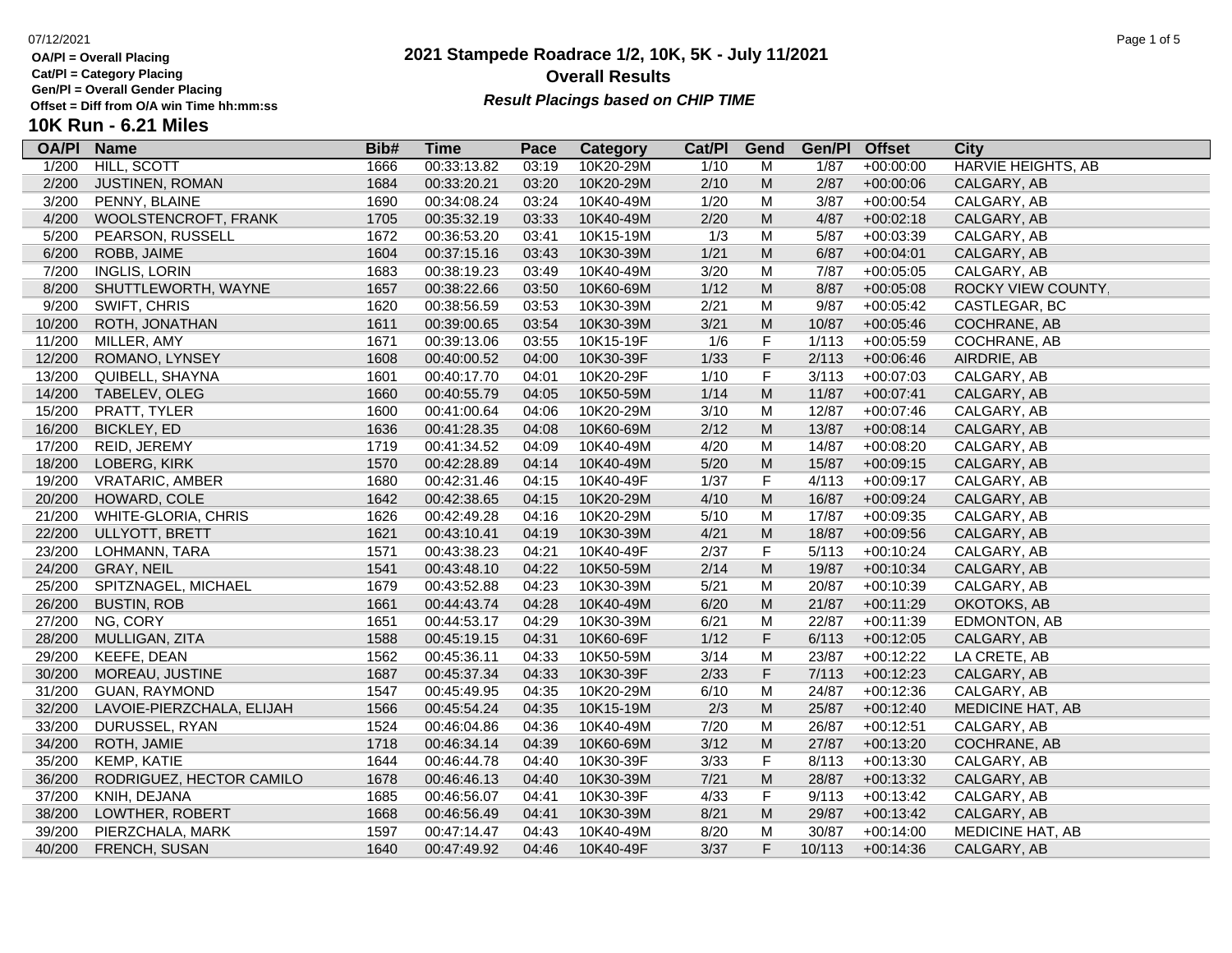**Cat/Pl = Category Placing**

**Gen/Pl = Overall Gender Placing**

## **2021 Stampede Roadrace 1/2, 10K, 5K - July 11/2021** 07/12/2021 Page 2 of 5 **Overall Results** Gen/PI = Overall Gender Placing<br>Offset = Diff from O/A win Time hh:mm:ss *Result Placings based on CHIP TIME*

# **10K Run - 6.21 Miles**

| <b>OA/PI</b> | <b>Name</b>               | Bib# | Time        | Pace  | Category  | Cat/PI | Gend                                                                                                       | Gen/Pl | <b>Offset</b> | City                     |
|--------------|---------------------------|------|-------------|-------|-----------|--------|------------------------------------------------------------------------------------------------------------|--------|---------------|--------------------------|
| 41/200       | <b>KEMP, DEREK</b>        | 1643 | 00:48:05.83 | 04:48 | 10K30-39M | 9/21   | M                                                                                                          | 31/87  | $+00:14:52$   | <b>CALGARY, AB</b>       |
| 42/200       | NAGLE, ADRIAN             | 1650 | 00:48:15.68 | 04:49 | 10K30-39M | 10/21  | M                                                                                                          | 32/87  | $+00:15:01$   | CALGARY, AB              |
| 43/200       | LIM, SU-CHONG             | 1696 | 00:48:20.73 | 04:50 | 10K70-79M | 1/4    | M                                                                                                          | 33/87  | $+00:15:06$   | CALGARY, AB              |
| 44/200       | <b>MOORE, MELISSA</b>     | 1648 | 00:48:43.17 | 04:52 | 10K40-49F | 4/37   | F                                                                                                          | 11/113 | $+00:15:29$   | CALGARY, AB              |
| 45/200       | <b>BRADE, JANELLE</b>     | 1497 | 00:48:52.85 | 04:53 | 10K30-39F | 5/33   | F                                                                                                          | 12/113 | $+00:15:39$   | CALGARY, AB              |
| 46/200       | HERNANDEZ, EDUARDO        | 1665 | 00:49:55.04 | 04:59 | 10K40-49M | 9/20   | $\mathsf{M}% _{T}=\mathsf{M}_{T}\!\left( a,b\right) ,\ \mathsf{M}_{T}=\mathsf{M}_{T}\!\left( a,b\right) ,$ | 34/87  | $+00:16:41$   | CALGARY, AB              |
| 47/200       | ROBINSON, MARK            | 1704 | 00:49:56.66 | 04:59 | 10K50-59M | 4/14   | M                                                                                                          | 35/87  | $+00:16:42$   | CALGARY, AB              |
| 48/200       | <b>BRAND, MICHAEL</b>     | 1499 | 00:50:05.08 | 05:00 | 10K30-39M | 11/21  | $\mathsf{M}% _{T}=\mathsf{M}_{T}\!\left( a,b\right) ,\ \mathsf{M}_{T}=\mathsf{M}_{T}\!\left( a,b\right) ,$ | 36/87  | $+00:16:51$   | AIRDRIE, AB              |
| 49/200       | SPENCER, HEIDI            | 1692 | 00:50:19.39 | 05:01 | 10K20-29F | 2/10   | F                                                                                                          | 13/113 | $+00:17:05$   | CALGARY, AB              |
| 50/200       | <b>EVANS, MIREILLE</b>    | 1639 | 00:50:32.00 | 05:03 | 10K40-49F | $5/37$ | $\mathsf F$                                                                                                | 14/113 | $+00:17:18$   | CALGARY, AB              |
| 51/200       | STAPLES, BLAIR            | 1617 | 00:50:38.60 | 05:03 | 10K60-69M | 4/12   | M                                                                                                          | 37/87  | $+00:17:24$   | CALGARY, AB              |
| 52/200       | HALPRIN, DANYAEL          | 1548 | 00:50:39.95 | 05:04 | 10K40-49F | 6/37   | F                                                                                                          | 15/113 | $+00:17:26$   | CALGARY, AB              |
| 53/200       | BALDWIN, DAVID            | 1487 | 00:50:41.08 | 05:04 | 10K50-59M | 5/14   | M                                                                                                          | 38/87  | $+00:17:27$   | CALGARY, AB              |
| 54/200       | KEEFE, KAREN              | 1563 | 00:50:53.97 | 05:05 | 10K50-59F | 1/14   | F                                                                                                          | 16/113 | $+00:17:40$   | LA CRETE, AB             |
| 55/200       | NOVICKI, COLETTE          | 1688 | 00:51:05.01 | 05:06 | 10K60-69F | 2/12   | F                                                                                                          | 17/113 | $+00:17:51$   | CALGARY, AB              |
| 56/200       | LAW DABISZA, JANELLE      | 1567 | 00:51:14.81 | 05:07 | 10K40-49F | 7/37   | F                                                                                                          | 18/113 | $+00:18:00$   | CALGARY, AB              |
| 57/200       | MYROON, ALEX              | 1590 | 00:51:19.16 | 05:07 | 10K40-49F | 8/37   | F                                                                                                          | 19/113 | $+00:18:05$   | <b>FORT SASKATCHEWAN</b> |
| 58/200       | MAGANA, MARCO             | 1707 | 00:51:49.47 | 05:10 | 10K40-49M | 10/20  | $\mathsf{M}% _{T}=\mathsf{M}_{T}\!\left( a,b\right) ,\ \mathsf{M}_{T}=\mathsf{M}_{T}\!\left( a,b\right) ,$ | 39/87  | $+00:18:35$   | CALGARY, AB              |
| 59/200       | DENNETT, JACQUELINE       | 1519 | 00:52:24.29 | 05:14 | 10K30-39F | 6/33   | $\mathsf F$                                                                                                | 20/113 | $+00:19:10$   | CALGARY, AB              |
| 60/200       | GOUDIE, ALICE             | 1538 | 00:52:47.44 | 05:16 | 10K50-59F | 2/14   | F                                                                                                          | 21/113 | $+00:19:33$   | CALGARY, AB              |
| 61/200       | ANTAYA, ZOE               | 1483 | 00:53:01.36 | 05:18 | 10K15-19F | 2/6    | F                                                                                                          | 22/113 | $+00:19:47$   | CALGARY, AB              |
| 62/200       | ACKERMAN, LINDSEY         | 1481 | 00:53:24.05 | 05:20 | 10K30-39F | $7/33$ | F                                                                                                          | 23/113 | $+00:20:10$   | CALGARY, AB              |
| 63/200       | YOUNG, DAVID              | 1675 | 00:53:29.59 | 05:20 | 10K50-59M | 6/14   | M                                                                                                          | 40/87  | $+00:20:15$   | AIRDRIE, AB              |
| 64/200       | MARTYN, SHARI             | 1574 | 00:53:40.85 | 05:22 | 10K40-49F | 9/37   | F                                                                                                          | 24/113 | $+00:20:27$   | CALGARY, AB              |
| 65/200       | <b>BIRD, NICOLETTE</b>    | 1681 | 00:54:28.27 | 05:26 | 10K14&UF  | 1/1    | F                                                                                                          | 25/113 | $+00:21:14$   | CALGARY, AB              |
| 66/200       | CAMERON, DREW             | 1505 | 00:54:28.82 | 05:26 | 10K20-29M | 7/10   | $\mathsf{M}% _{T}=\mathsf{M}_{T}\!\left( a,b\right) ,\ \mathsf{M}_{T}=\mathsf{M}_{T}\!\left( a,b\right) ,$ | 41/87  | $+00:21:14$   | CALGARY, AB              |
| 67/200       | CALMAO BAPTISTA, MITCHELL | 1504 | 00:54:35.82 | 05:27 | 10K30-39M | 12/21  | M                                                                                                          | 42/87  | $+00:21:21$   | CALGARY, AB              |
| 68/200       | CHAN, JENNY               | 1682 | 00:54:41.54 | 05:28 | 10K50-59F | 3/14   | F                                                                                                          | 26/113 | $+00:21:27$   | CALGARY, AB              |
| 69/200       | ZACHARIAS, NICOLE         | 1635 | 00:54:43.50 | 05:28 | 10K40-49F | 10/37  | F                                                                                                          | 27/113 | $+00:21:29$   | CALGARY, AB              |
| 70/200       | ARKLEY, LEAH              | 1485 | 00:54:46.67 | 05:28 | 10K50-59F | 4/14   | F                                                                                                          | 28/113 | $+00:21:32$   | CALGARY, AB              |
| 71/200       | <b>BENSON, LORRAINE</b>   | 1490 | 00:54:54.53 | 05:29 | 10K60-69F | 3/12   | F                                                                                                          | 29/113 | $+00:21:40$   | CALGARY, AB              |
| 72/200       | <b>GLENNEY, MARIKO</b>    | 1537 | 00:55:00.74 | 05:30 | 10K30-39F | 8/33   | F                                                                                                          | 30/113 | $+00:21:46$   | CALGARY, AB              |
| 73/200       | WIEBE, WARREN             | 1627 | 00:55:09.20 | 05:30 | 10K60-69M | 5/12   | M                                                                                                          | 43/87  | $+00:21:55$   | CALGARY, AB              |
| 74/200       | <b>EVANS, MATTHEW</b>     | 1712 | 00:55:20.14 | 05:32 | 10K30-39M | 13/21  | M                                                                                                          | 44/87  | $+00:22:06$   | CALGARY, AB              |
| 75/200       | ARYCHUK, JACK             | 1486 | 00:55:54.80 | 05:35 | 10K20-29M | 8/10   | M                                                                                                          | 45/87  | $+00:22:40$   | CALGARY, AB              |
| 76/200       | <b>BENSON, SHANNON</b>    | 1491 | 00:56:01.95 | 05:36 | 10K30-39F | 9/33   | F                                                                                                          | 31/113 | $+00:22:48$   | CALGARY, AB              |
| 77/200       | MCKENNY, ALISON           | 1670 | 00:56:02.34 | 05:36 | 10K30-39F | 10/33  | F                                                                                                          | 32/113 | $+00:22:48$   | CALGARY, AB              |
| 78/200       | CHOI, DAVE                | 1694 | 00:56:18.28 | 05:37 | 10K40-49M | 11/20  | ${\sf M}$                                                                                                  | 46/87  | $+00:23:04$   | CALGARY, AB              |
| 79/200       | CHOI, MELISSA             | 1664 | 00:56:18.83 | 05:37 | 10K30-39F | 11/33  | F                                                                                                          | 33/113 | $+00:23:05$   | CALGARY, AB              |
| 80/200       | HUSKA, DENISE             | 1556 | 00:56:23.49 | 05:38 | 10K40-49F | 11/37  | F                                                                                                          | 34/113 | $+00:23:09$   | CALGARY, AB              |
|              |                           |      |             |       |           |        |                                                                                                            |        |               |                          |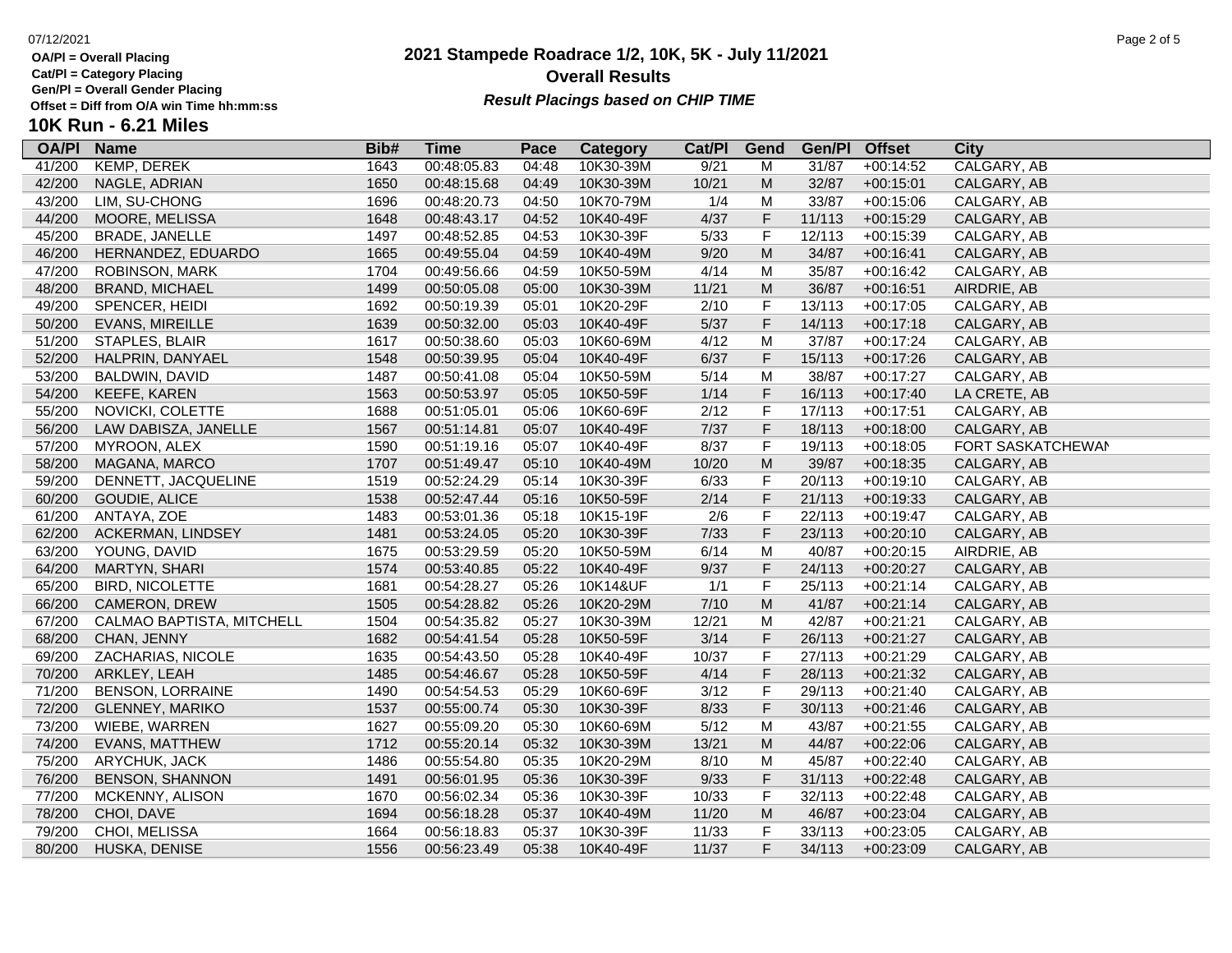**Cat/Pl = Category Placing**

**Gen/Pl = Overall Gender Placing**

**10** 

### **2021 Stampede Roadrace 1/2, 10K, 5K - July 11/2021** 07/12/2021 Page 3 of 5 **Overall Results Result Placings based on CHIP TIME**

| 2021 |  |  |  |
|------|--|--|--|
|      |  |  |  |

| K Run - 6.21 Miles |  |  |  |
|--------------------|--|--|--|
|--------------------|--|--|--|

| <b>OA/PI</b> | <b>Name</b>                 | Bib# | <b>Time</b> | Pace  | <b>Category</b> | Cat/PI | Gend                                                                                                       | Gen/Pl Offset |             | <b>City</b>            |
|--------------|-----------------------------|------|-------------|-------|-----------------|--------|------------------------------------------------------------------------------------------------------------|---------------|-------------|------------------------|
| 81/200       | HARRIS, ALEX                | 1550 | 00:56:28.42 | 05:38 | 10K40-49M       | 12/20  | M                                                                                                          | 47/87         | $+00:23:14$ | CALGARY, AB            |
| 82/200       | GROULX, GENEVIEVE           | 1546 | 00:56:40.41 | 05:40 | 10K40-49F       | 12/37  | F                                                                                                          | 35/113        | $+00:23:26$ | CALGARY, AB            |
| 83/200       | RODGER, ANNE                | 1673 | 00:56:53.55 | 05:41 | 10K60-69F       | 4/12   | F                                                                                                          | 36/113        | $+00:23:39$ | CALGARY, AB            |
| 84/200       | <b>WELLS, CLAIRE</b>        | 1625 | 00:57:01.75 | 05:42 | 10K20-29F       | 3/10   | F                                                                                                          | 37/113        | $+00:23:47$ | CALGARY, AB            |
| 85/200       | <b>COLEMAN, MICHAEL</b>     | 1638 | 00:57:05.50 | 05:42 | 10K50-59M       | 7/14   | M                                                                                                          | 48/87         | $+00:23:51$ | CALGARY, AB            |
| 86/200       | MOORE, DONNA                | 1585 | 00:57:13.33 | 05:43 | 10K50-59F       | $5/14$ | $\mathsf F$                                                                                                | 38/113        | $+00:23:59$ | AIRDRIE, AB            |
| 87/200       | RODRIGUEZ, FIL              | 1605 | 00:57:15.44 | 05:43 | 10K40-49M       | 13/20  | M                                                                                                          | 49/87         | $+00:24:01$ | CALGARY, AB            |
| 88/200       | PROWSE, KADEN               | 1703 | 00:57:24.03 | 05:44 | 10K20-29M       | 9/10   | M                                                                                                          | 50/87         | $+00:24:10$ | CALGARY, AB            |
| 89/200       | DRIEDGER, HENRY             | 1520 | 00:57:30.54 | 05:45 | 10K70-79M       | 2/4    | M                                                                                                          | 51/87         | $+00:24:16$ | CALGARY, AB            |
| 90/200       | NOETZOLD, TAISA             | 1593 | 00:58:17.15 | 05:49 | 10K30-39F       | 12/33  | F                                                                                                          | 39/113        | $+00:25:03$ | CALGARY, AB            |
| 91/200       | <b>GIBORSKI, JASON</b>      | 1535 | 00:58:39.26 | 05:51 | 10K40-49M       | 14/20  | M                                                                                                          | 52/87         | $+00:25:25$ | CALGARY, AB            |
| 92/200       | ELLIOTT, JUDITH             | 1526 | 00:58:40.37 | 05:52 | 10K60-69F       | $5/12$ | $\mathsf F$                                                                                                | 40/113        | $+00:25:26$ | CALGARY, AB            |
| 93/200       | <b>HAMILTON, JENNIFER</b>   | 1715 | 00:58:46.62 | 05:52 | 10K30-39F       | 13/33  | F                                                                                                          | 41/113        | $+00:25:32$ | CALGARY, AB            |
| 94/200       | MURPHY, AMANDA              | 1589 | 00:58:47.28 | 05:52 | 10K40-49F       | 13/37  | F                                                                                                          | 42/113        | $+00:25:33$ | CALGARY, AB            |
| 95/200       | <b>BREAU, CYNTHIA</b>       | 1501 | 00:58:48.34 | 05:52 | 10K40-49F       | 14/37  | F                                                                                                          | 43/113        | $+00:25:34$ | CALGARY, AB            |
| 96/200       | O'NEILL, KELLY              | 1702 | 00:58:50.35 | 05:53 | 10K30-39M       | 14/21  | $\mathsf{M}% _{T}=\mathsf{M}_{T}\!\left( a,b\right) ,\ \mathsf{M}_{T}=\mathsf{M}_{T}\!\left( a,b\right) ,$ | 53/87         | $+00:25:36$ | CALGARY, AB            |
| 97/200       | CHAMBERS, ADRIAN            | 1508 | 00:58:51.04 | 05:53 | 10K50-59M       | 8/14   | M                                                                                                          | 54/87         | $+00:25:37$ | COCHRANE, AB           |
| 98/200       | EDISON, JILL                | 1525 | 00:58:58.12 | 05:53 | 10K40-49F       | 15/37  | F                                                                                                          | 44/113        | $+00:25:44$ | CALGARY, AB            |
| 99/200       | KENDALL, GRAHAM             | 1564 | 00:58:58.38 | 05:53 | 10K50-59M       | 9/14   | M                                                                                                          | 55/87         | $+00:25:44$ | CALGARY, AB            |
| 100/200      | LANE, RONAN                 | 1667 | 00:59:05.88 | 05:54 | 10K30-39M       | 15/21  | $\mathsf{M}% _{T}=\mathsf{M}_{T}\!\left( a,b\right) ,\ \mathsf{M}_{T}=\mathsf{M}_{T}\!\left( a,b\right) ,$ | 56/87         | $+00:25:52$ | CALGARY, AB            |
| 101/200      | BRUNI, AMANDA               | 1676 | 00:59:18.37 | 05:55 | 10K30-39F       | 14/33  | F                                                                                                          | 45/113        | $+00:26:04$ | CALGARY, AB            |
| 102/200      | MENDES, LOUISE              | 1582 | 00:59:54.12 | 05:59 | 10K30-39F       | 15/33  | F                                                                                                          | 46/113        | $+00:26:40$ | CALGARY, AB            |
| 103/200      | CANDIDO, FABIANA            | 1506 | 01:00:33.85 | 06:03 | 10K30-39F       | 16/33  | F                                                                                                          | 47/113        | $+00:27:20$ | CALGARY, AB            |
| 104/200      | <b>BRILL, PHOENIX</b>       | 1503 | 01:00:37.74 | 06:03 | 10K40-49F       | 16/37  | F                                                                                                          | 48/113        | $+00:27:23$ | <b>BRAGG CREEK, AB</b> |
| 105/200      | MYERS, SUSAN                | 1706 | 01:00:39.15 | 06:03 | 10K50-59F       | 6/14   | F                                                                                                          | 49/113        | $+00:27:25$ | CALGARY, AB            |
| 106/200      | SWIFT, MIKE                 | 1659 | 01:00:41.39 | 06:04 | 10K60-69M       | 6/12   | $\mathsf{M}% _{T}=\mathsf{M}_{T}\!\left( a,b\right) ,\ \mathsf{M}_{T}=\mathsf{M}_{T}\!\left( a,b\right) ,$ | 57/87         | $+00:27:27$ | CASTLEGAR, BC          |
| 107/200      | KELLETT, TRACY              | 490  | 01:00:51.39 | 06:05 | 10K40-49F       | 17/37  | F                                                                                                          | 50/113        | $+00:27:37$ | CALGARY, AB            |
| 108/200      | HIEW, MARSHA                | 1553 | 01:00:52.36 | 06:05 | 10K40-49F       | 18/37  | F                                                                                                          | 51/113        | $+00:27:38$ | CALGARY, AB            |
| 109/200      | CHANDLER, JENN              | 1663 | 01:01:06.69 | 06:06 | 10K30-39F       | 17/33  | F                                                                                                          | 52/113        | $+00:27:52$ | CALGARY, AB            |
| 110/200      | ROMANO, ALBERTO             | 1607 | 01:01:09.87 | 06:06 | 10K50-59M       | 10/14  | ${\sf M}$                                                                                                  | 58/87         | $+00:27:55$ | CALGARY, AB            |
| 111/200      | HOWG, KYLE                  | 1555 | 01:01:14.92 | 06:07 | 10K40-49M       | 15/20  | M                                                                                                          | 59/87         | $+00:28:01$ | ENCHANT, AB            |
| 112/200      | COSMA, DEVEN                | 1512 | 01:01:22.37 | 06:08 | 10K20-29M       | 10/10  | M                                                                                                          | 60/87         | $+00:28:08$ | CALGARY, AB            |
| 113/200      | DRINNIN, LETICIA            | 1521 | 01:01:30.13 | 06:09 | 10K30-39F       | 18/33  | F                                                                                                          | 53/113        | $+00:28:16$ | CALGARY, AB            |
| 114/200      | GRIGOROVA-ALEXANDROVA, YANA | 1545 | 01:01:36.74 | 06:09 | 10K20-29F       | 4/10   | F                                                                                                          | 54/113        | $+00:28:22$ | CALGARY, AB            |
| 115/200      | MARTYN, IAN                 | 1573 | 01:01:37.57 | 06:09 | 10K50-59M       | 11/14  | M                                                                                                          | 61/87         | $+00:28:23$ | CALGARY, AB            |
| 116/200      | MURPHY, PAUL                | 1708 | 01:01:48.74 | 06:10 | 10K30-39M       | 16/21  | M                                                                                                          | 62/87         | $+00:28:34$ | CALGARY, AB            |
| 117/200      | ORIOLD, JACKIE              | 1689 | 01:01:50.57 | 06:11 | 10K30-39F       | 19/33  | F                                                                                                          | 55/113        | $+00:28:36$ | CALGARY, AB            |
| 118/200      | RULLER, KEN                 | 1654 | 01:01:59.97 | 06:12 | 10K60-69M       | $7/12$ | $\mathsf{M}% _{T}=\mathsf{M}_{T}\!\left( a,b\right) ,\ \mathsf{M}_{T}=\mathsf{M}_{T}\!\left( a,b\right) ,$ | 63/87         | $+00:28:46$ | CALGARY, AB            |
| 119/200      | LIEN, CRYSTAL               | 1569 | 01:02:16.64 | 06:13 | 10K40-49F       | 19/37  | F                                                                                                          | 56/113        | $+00:29:02$ | CALGARY, AB            |
| 120/200      | RODRIGUEZ, HECTOR LIBARDO   | 1606 | 01:02:41.51 | 06:16 | 10K60-69M       | 8/12   | M                                                                                                          | 64/87         | $+00:29:27$ | CALGARY, AB            |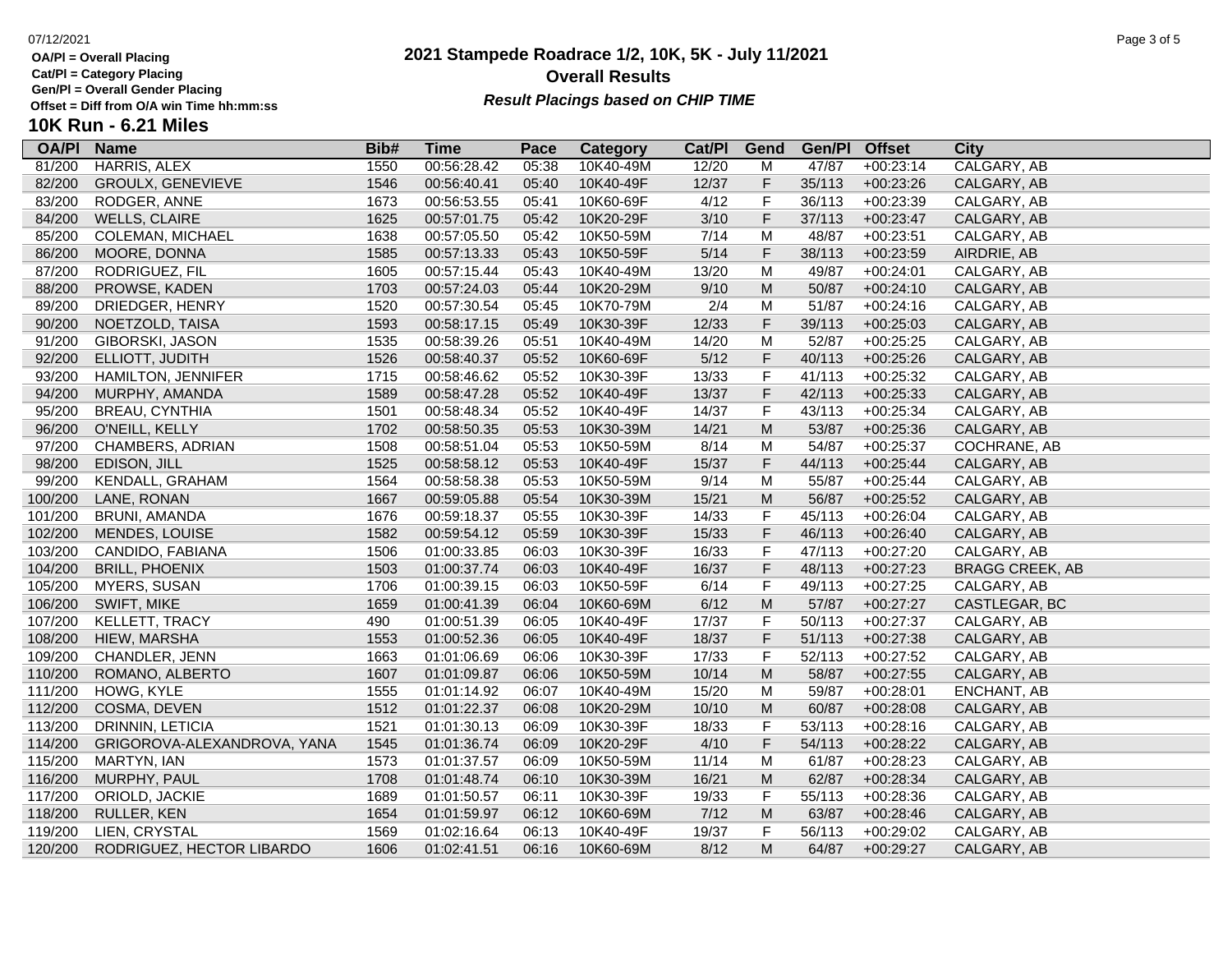**Cat/Pl = Category Placing**

**Gen/Pl = Overall Gender Placing**

### **2021 Stampede Roadrace 1/2, 10K, 5K - July 11/2021** 07/12/2021 Page 4 of 5 **Overall Results Result Placings based on CHIP TIME**

# **10K Run - 6.21 Miles**

| <b>OA/PI</b> | <b>Name</b>                  | Bib# | <b>Time</b> | Pace  | <b>Category</b> | Cat/PI | Gend                                                                                                       | Gen/Pl Offset |             | <b>City</b>            |
|--------------|------------------------------|------|-------------|-------|-----------------|--------|------------------------------------------------------------------------------------------------------------|---------------|-------------|------------------------|
| 121/200      | <b>SHIVJI, RON</b>           | 1656 | 01:02:45.27 | 06:16 | 10K40-49M       | 16/20  | M                                                                                                          | 65/87         | $+00:29:31$ | CALGARY, AB            |
| 122/200      | <b>VELTRI, BIAGIO</b>        | 1710 | 01:02:49.45 | 06:16 | 10K50-59M       | 12/14  | M                                                                                                          | 66/87         | $+00:29:35$ | CALGARY, AB            |
| 123/200      | GRIGOROVA-ALEXANDROVA, MAGI  | 1544 | 01:03:24.65 | 06:20 | 10K15-19F       | 3/6    | F                                                                                                          | 57/113        | $+00:30:10$ | CALGARY, AB            |
| 124/200      | MCLEAN, DOUG                 | 1577 | 01:03:34.18 | 06:21 | 10K60-69M       | 9/12   | $\mathsf{M}% _{T}=\mathsf{M}_{T}\!\left( a,b\right) ,\ \mathsf{M}_{T}=\mathsf{M}_{T}$                      | 67/87         | $+00:30:20$ | CALGARY, AB            |
| 125/200      | KOPP, AMY                    | 1686 | 01:03:38.99 | 06:21 | 10K20-29F       | 5/10   | F                                                                                                          | 58/113        | $+00:30:25$ | CALGARY, AB            |
| 126/200      | MORAES, ALINE                | 1586 | 01:03:47.89 | 06:22 | 10K40-49F       | 20/37  | F                                                                                                          | 59/113        | $+00:30:34$ | COCHRANE, AB           |
| 127/200      | CLAUSER, ANNA                | 1509 | 01:04:27.38 | 06:26 | 10K50-59F       | 7/14   | F                                                                                                          | 60/113        | $+00:31:13$ | CALGARY, AB            |
| 128/200      | YUMOL, FLEUR                 | 1633 | 01:04:43.98 | 06:28 | 10K40-49F       | 21/37  | F                                                                                                          | 61/113        | $+00:31:30$ | CALGARY, AB            |
| 129/200      | RANDHAWA, HARMAN             | 1653 | 01:04:45.56 | 06:28 | 10K30-39F       | 20/33  | F                                                                                                          | 62/113        | $+00:31:31$ | CALGARY, AB            |
| 130/200      | PENEAU, CLOE                 | 1596 | 01:04:49.39 | 06:28 | 10K20-29F       | 6/10   | F                                                                                                          | 63/113        | $+00:31:35$ | CALGARY, AB            |
| 131/200      | YUMOL, JONATHAN              | 1634 | 01:04:52.64 | 06:29 | 10K40-49M       | 17/20  | M                                                                                                          | 68/87         | $+00:31:38$ | CALGARY, AB            |
| 132/200      | WELLER, LINDSAY              | 1624 | 01:05:06.09 | 06:30 | 10K15-19F       | 4/6    | F                                                                                                          | 64/113        | $+00:31:52$ | CALGARY, AB            |
| 133/200      | WELLER, JODY                 | 1623 | 01:05:06.20 | 06:30 | 10K40-49M       | 18/20  | M                                                                                                          | 69/87         | $+00:31:52$ | CALGARY, AB            |
| 134/200      | BRAULT, JADELYN              | 1500 | 01:05:27.30 | 06:32 | 10K15-19F       | $5/6$  | F                                                                                                          | 65/113        | $+00:32:13$ | CALGARY, AB            |
| 135/200      | ROUSELL, ALLISON             | 1674 | 01:06:02.63 | 06:36 | 10K40-49F       | 22/37  | F                                                                                                          | 66/113        | $+00:32:48$ | CALGARY, AB            |
| 136/200      | HOSKER, TAWNY                | 1554 | 01:06:03.09 | 06:36 | 10K20-29F       | $7/10$ | F                                                                                                          | 67/113        | $+00:32:49$ | CALGARY, AB            |
| 137/200      | MCKENDRICK, KYLIE            | 1698 | 01:06:16.36 | 06:37 | 10K40-49F       | 23/37  | F                                                                                                          | 68/113        | $+00:33:02$ | CANMORE, AB            |
| 138/200      | MCKENDRICK, CARSON           | 1697 | 01:06:18.14 | 06:37 | 10K14&UM        | 1/3    | $\mathsf{M}% _{T}=\mathsf{M}_{T}\!\left( a,b\right) ,\ \mathsf{M}_{T}=\mathsf{M}_{T}\!\left( a,b\right) ,$ | 70/87         | $+00:33:04$ | CANMORE, AB            |
| 139/200      | GOUDIE, DEREK                | 1539 | 01:06:35.12 | 06:39 | 10K50-59M       | 13/14  | M                                                                                                          | 71/87         | $+00:33:21$ | CALGARY, AB            |
| 140/200      | <b>BRILL, ETHAN</b>          | 1502 | 01:07:07.19 | 06:42 | 10K15-19M       | 3/3    | $\mathsf{M}% _{T}=\mathsf{M}_{T}\!\left( a,b\right) ,\ \mathsf{M}_{T}=\mathsf{M}_{T}\!\left( a,b\right) ,$ | 72/87         | $+00:33:53$ | <b>BRAGG CREEK, AB</b> |
| 141/200      | <b>WRIGHT, SHIRLEY</b>       | 1631 | 01:07:23.02 | 06:44 | 10K50-59F       | 8/14   | F                                                                                                          | 69/113        | $+00:34:09$ | CALGARY, AB            |
| 142/200      | BARGE, MEGAN                 | 1488 | 01:07:24.71 | 06:44 | 10K15-19F       | 6/6    | F                                                                                                          | 70/113        | $+00:34:10$ | CALGARY, AB            |
| 143/200      | JAREMCO, ELOISA              | 1559 | 01:07:36.34 | 06:45 | 10K40-49F       | 24/37  | F                                                                                                          | 71/113        | $+00:34:22$ | CALGARY, AB            |
| 144/200      | ROSS, ROXANNE                | 1609 | 01:07:41.03 | 06:46 | 10K50-59F       | 9/14   | F                                                                                                          | 72/113        | $+00:34:27$ | <b>BROOKS, AB</b>      |
| 145/200      | COWEN, TRACEY                | 1515 | 01:08:38.84 | 06:51 | 10K50-59F       | 10/14  | F                                                                                                          | 73/113        | $+00:35:25$ | REDWOOD MEADOWS        |
| 146/200      | DUBE, MITCH                  | 1522 | 01:08:43.73 | 06:52 | 10K30-39M       | 17/21  | M                                                                                                          | 73/87         | $+00:35:29$ | OLDS, AB               |
| 147/200      | DUBE, STACEY                 | 1523 | 01:08:43.94 | 06:52 | 10K30-39F       | 21/33  | F                                                                                                          | 74/113        | $+00:35:30$ | OLDS, AB               |
| 148/200      | MALIBERT, GAELLE             | 1572 | 01:08:53.54 | 06:53 | 10K30-39F       | 22/33  | F                                                                                                          | 75/113        | $+00:35:39$ | CALGARY, AB            |
| 149/200      | NG, VIVIEN                   | 1652 | 01:08:55.11 | 06:53 | 10K30-39F       | 23/33  | F                                                                                                          | 76/113        | $+00:35:41$ | EDMONTON, AB           |
| 150/200      | WAITE, ERIN                  | 1622 | 01:09:03.73 | 06:54 | 10K60-69F       | 6/12   | F                                                                                                          | 77/113        | $+00:35:49$ | CALGARY, AB            |
| 151/200      | HENDRIKSEN, NATALIA          | 1552 | 01:09:35.39 | 06:57 | 10K40-49F       | 25/37  | F                                                                                                          | 78/113        | $+00:36:21$ | CALGARY, AB            |
| 152/200      | <b>GRAHAM, GARRY</b>         | 1540 | 01:09:46.93 | 06:58 | 10K60-69M       | 10/12  | ${\sf M}$                                                                                                  | 74/87         | $+00:36:33$ | CALGARY, AB            |
| 153/200      | MCKENDRICK, MYLES            | 1699 | 01:09:48.47 | 06:58 | 10K14&UM        | 2/3    | M                                                                                                          | 75/87         | $+00:36:34$ | CANMORE, AB            |
| 154/200      | MCKENDRICK, PAUL             | 1700 | 01:09:48.85 | 06:58 | 10K40-49M       | 19/20  | ${\sf M}$                                                                                                  | 76/87         | $+00:36:35$ | CANMORE, AB            |
| 155/200      | BHURA, REESHMA               | 1494 | 01:10:14.16 | 07:01 | 10K40-49F       | 26/37  | F                                                                                                          | 79/113        | $+00:37:00$ | CALGARY, AB            |
| 156/200      | <b>MCLARNON, GRANT</b>       | 1576 | 01:10:32.48 | 07:03 | 10K40-49M       | 20/20  | ${\sf M}$                                                                                                  | 77/87         | $+00:37:18$ | CALGARY, AB            |
| 157/200      | GRIGOROVA-ALEXANDROVA, DIANA | 1543 | 01:11:05.55 | 07:06 | 10K40-49F       | 27/37  | F                                                                                                          | 80/113        | $+00:37:51$ | CALGARY, AB            |
| 158/200      | FARLEY, TARA                 | 1530 | 01:11:31.90 | 07:09 | 10K40-49F       | 28/37  | F                                                                                                          | 81/113        | $+00:38:18$ | CALGARY, AB            |
| 159/200      | <b>IRWIN, MELISSA</b>        | 1557 | 01:11:35.70 | 07:09 | 10K30-39F       | 24/33  | F                                                                                                          | 82/113        | $+00:38:21$ | <b>COALHURST, AB</b>   |
| 160/200      | <b>IRWIN, SAMUEL</b>         | 1558 | 01:11:36.45 | 07:09 | 10K30-39M       | 18/21  | M                                                                                                          | 78/87         | $+00:38:22$ | <b>COALHURST, AB</b>   |
|              |                              |      |             |       |                 |        |                                                                                                            |               |             |                        |